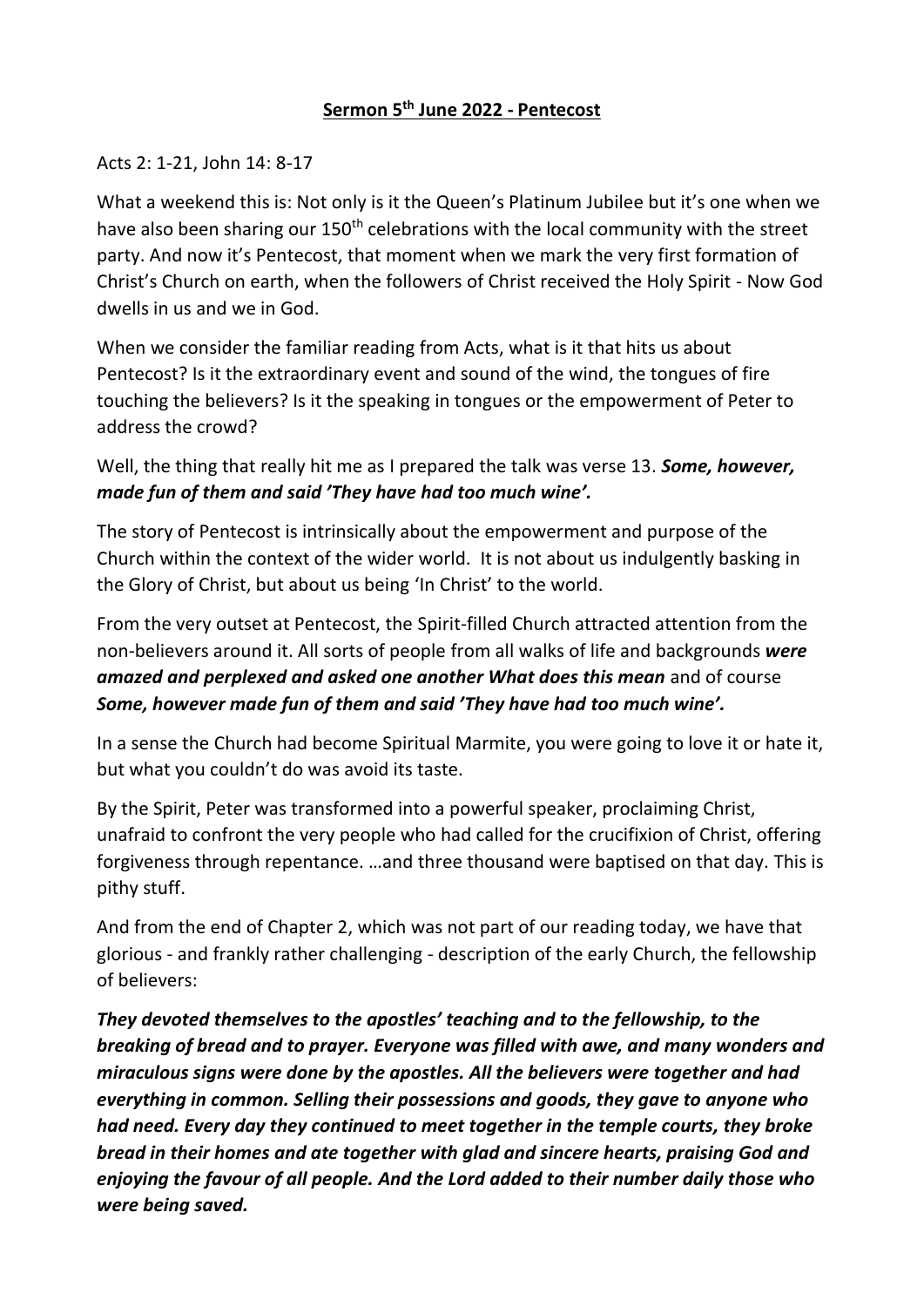And this made me stop and think about what our neighbours see in us as a church in this our 150<sup>th</sup> year. Do they see an authenticity and sincerity of faith that has a touch of Spiritual Marmite about us? Are they asking, What does it mean or accusing us of being on something? When we have our flower and model festival or the community activity weekend, what will they see and feel about us?

Now this is not an invite to start beating ourselves up by over-concentrating on our inadequacies or revelling in our perceived strengths. But at Pentecost it's a fair question to ask ourselves what a Spirit-Filled Church might look like to the wider community as well as ourselves as the fellowship of believers.

To answer this, we obviously need to have a fundamental understanding of what, or more appropriately 'who' the Holy Spirit Is.

This is important because attitudes and understandings of the Holy Spirit can be very divisive in God's Church, courtesy of the Devil. There can be an attitude of superiority over experience of the Holy Spirit. Some would argue that unless you speak in tongues or are Baptised in the Spirit, or witnessed and prayed miracles of healing, or have words of knowledge - that you are not really Spirit-filled. For many this can create a fear or distrust of the Spirit, as one appears to be losing self-control or rationale thought.

There is ample room for different experiences of the Holy Spirt within the church, but one thing is clear – it can only work for good and never for bad; it can never be coercive.

So, what do we understand by the Holy Spirit? Well, there's no better place to start than in the Nicene Creed we say at most Holy Communion services:

## *We believe in the Holy Spirit, the Lord, the Giver of life, who proceeds from the Father and the Son, who with the Father and Son is worshipped and glorified, who has spoken through the prophets.*

The Holy Spirit that we, the Church, have received is not some separate power different to God the Father or Jesus Christ. The Holy Spirit is fully part of the one true God. It is not a vague ghostly power in the common useage of the word. God is Father, Son and Holy Spirit. They cannot exist without each other.

The Holy Spirit is not something new, that suddenly appeared at Pentecost, but was present at creation and has spoken through the prophets ever since.

We get the feel of this indivisibility in our reading from John's Gospel. There is Philip saying, 'show us the Father and that will be enough for us'. And Jesus points out that anyone who has seen him has therefore seen the Father; they are indivisible, working through each other. But as he, Jesus, is returning to heaven from earth, the earthly presence of God will be continued by the Holy Spirit (or the Spirit of Truth) being a Counsellor for the Church.

What is a Counsellor? - An advocate fighting on one's side, a person strengthening and encouraging.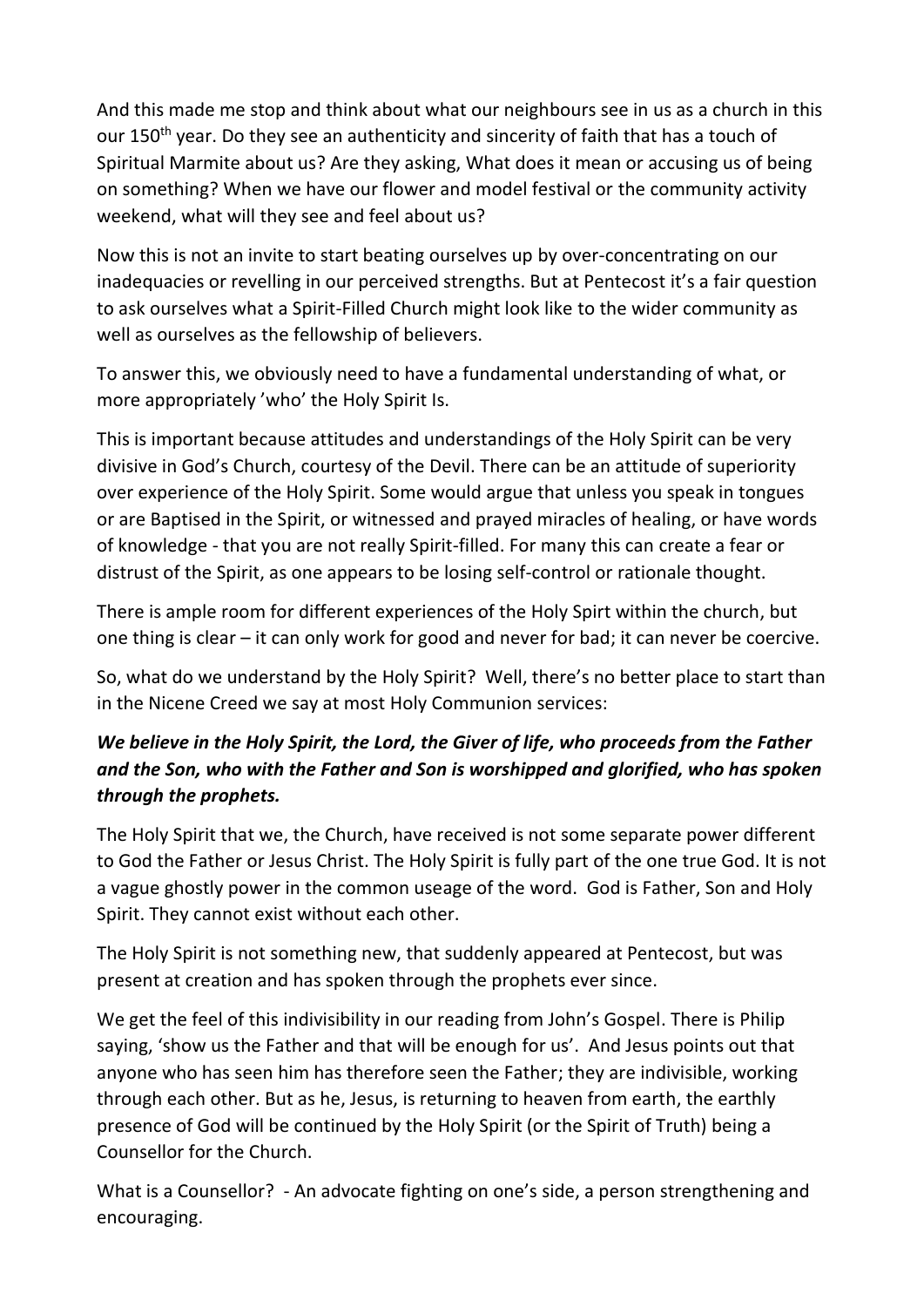The Holy Spirit is the very presence of God at our side.

When you think about it, Pentecost is a momentous occasion that transforms a body of mere believers into a Church that is sanctified and empowered by God to do his work – in which God will be present in person. God will be in us as we reflect his purpose and proclaim the risen Christ who can forgive and heal all wrongdoing.

So, a Spirit-filled church will reflect the persona of God as revealed by Jesus Christ. It will live its life individually and corporately by the precepts of Christ's teachings and not conform to worldly norms. It will proclaim Christ to the unbeliever and be empowered to do what seems impossible except by the power of God. Like the church at Pentecost, it will be able to communicate to people of all backgrounds and all its members will be so empowered, from the weakest to the strongest. It will be a church full of the passion, energy and purpose of Christ as it lives its life and relates to its neighbours. Full of grace and love.

And therein lies the problem. Have you or I ever been in a completely spirit-filled church? We never will, this side of heaven. So, if we start from the point of acknowledging that we would like to be filled with more of the Holy Spirit than we currently are – then individually and as a church what do we do about it?

First of all, we should realise that church is not about a bucket half full or half empty. We should not see the Holy Spirit as a fuel that is consumed by what we do and needing periodic tank filling. The church is not a bucket. The Holy Spirit is not a fuel.

Secondly, we should see Church as a pipe through which the Holy Spirit flows. At God's end of the pipe there is an infinite reservoir of the Holy Spirit. To increase the flow through the church, we need to do two things. Remove blockages in the pipe through repentance on the things that are wrong. Then we should seek to increase the size of the pipe through prayer, study of the Word, encouraging each other – just like the things I noted earlier about the living faith of the early Church as a fellowship of believers. The flow through a pipe increases almost exponentially with an increase in its size. So, by way of encouragement, even small changes can bring large results.

Through the Holy Spirit we will receive guidance, wisdom, encouragement, energy, courage, compassion, forgiveness…all the things necessary to do God's bidding in this world.

So, as we mark Pentecost this year, let us work through the implications of this momentous gift of the Holy Spirit. How the church (including St Paul's in New Beckenham) is transformed from being a mere body of believers into a sanctified channel for the will of God to be revealed to the world. Let us realise we need to be spiritual Marmite with a clear taste that prompts non-believers to be amazed and ask what does it all mean…. and realising at times that some people will just not get it.

Let us realise that the Holy Spirit is about every single one of us being empowered to live lives as Children of the Light and to proclaim God's Mighty Word in Jesus Christ. It is not